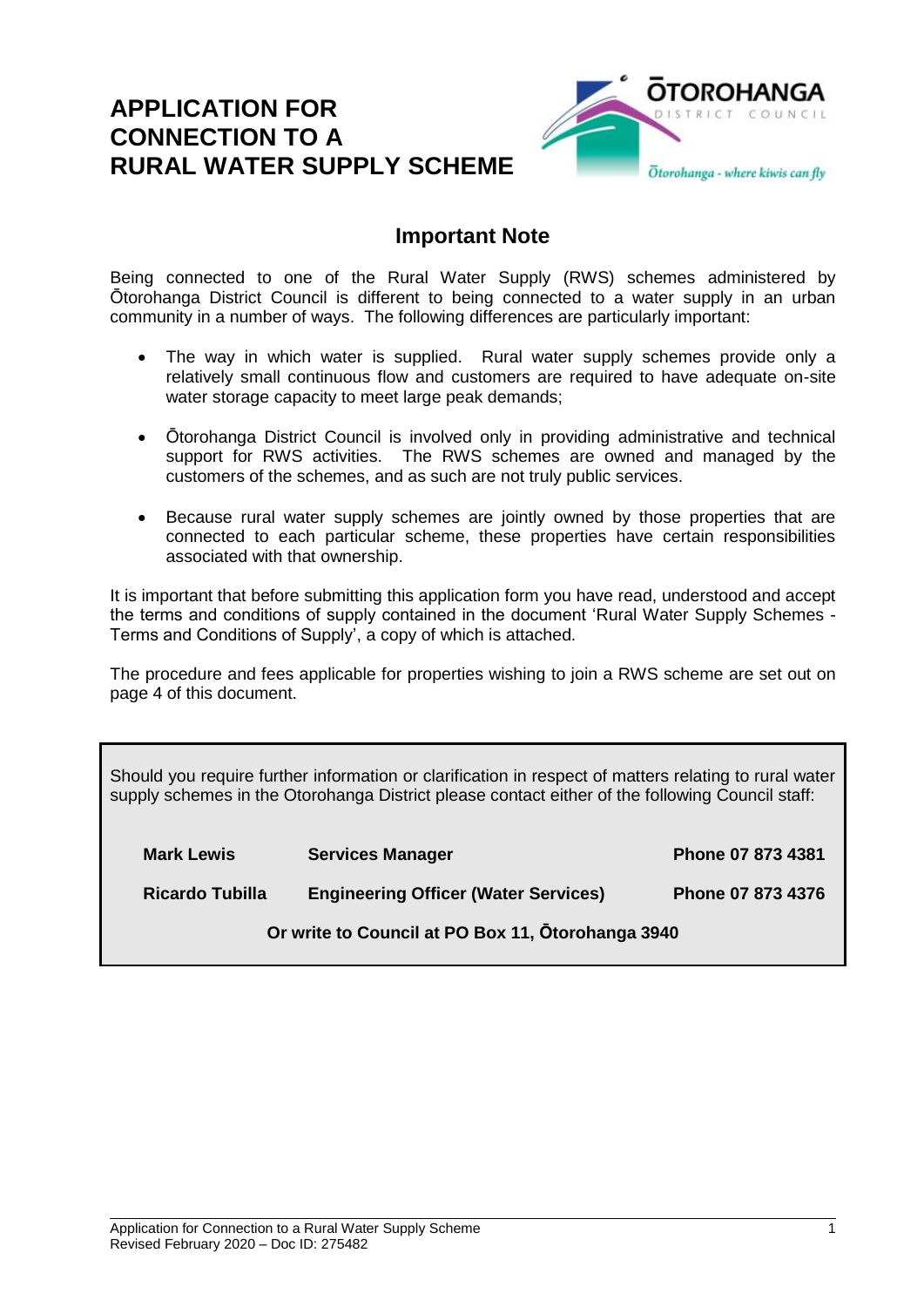# **APPLICATION FOR CONNECTION TO A RURAL WATER SUPPLY SCHEME**



| <b>Name of Applicant:</b>                                                                                                                                         |          |
|-------------------------------------------------------------------------------------------------------------------------------------------------------------------|----------|
| <b>Postal Address:</b>                                                                                                                                            |          |
|                                                                                                                                                                   |          |
| <b>Phone Number(s):</b>                                                                                                                                           |          |
| Are you the legal owner of the property to which this application relates or otherwise authorised<br>to make this application on behalf of the property owner(s)? | (Yes/No) |
| Address to be supplied with water:                                                                                                                                |          |
| <b>Valuation Number(s):</b>                                                                                                                                       |          |
| <b>Legal Description (s):</b>                                                                                                                                     |          |
|                                                                                                                                                                   |          |
| Total area of land to be supplied:                                                                                                                                |          |
| <b>Intended Land Use:</b>                                                                                                                                         |          |
| <b>Stock Numbers (approximate):</b>                                                                                                                               |          |
| <b>Number of Houses:</b>                                                                                                                                          |          |
| <b>Other Significant Water Uses:</b>                                                                                                                              |          |
|                                                                                                                                                                   |          |
| Estimated peak daily water supply required<br>from the RWS (cubic metres*):                                                                                       |          |
| <b>Estimated annual water consumption</b><br>required from the RWS (cubic metres*):                                                                               |          |
| Other details of area / property to be                                                                                                                            |          |
| supplied (if appropriate – attach sketch<br>plan if desired):                                                                                                     |          |
|                                                                                                                                                                   |          |
| Will the property continue to use water                                                                                                                           |          |
| from other sources if connected to the<br>RWS supply? If so describe these sources<br>and the extent to which they will be used:                                  |          |
| <b>Connection required by (ASAP / specific</b><br>date):                                                                                                          |          |
| $*$ 1 cubic metre = 1000 litres                                                                                                                                   |          |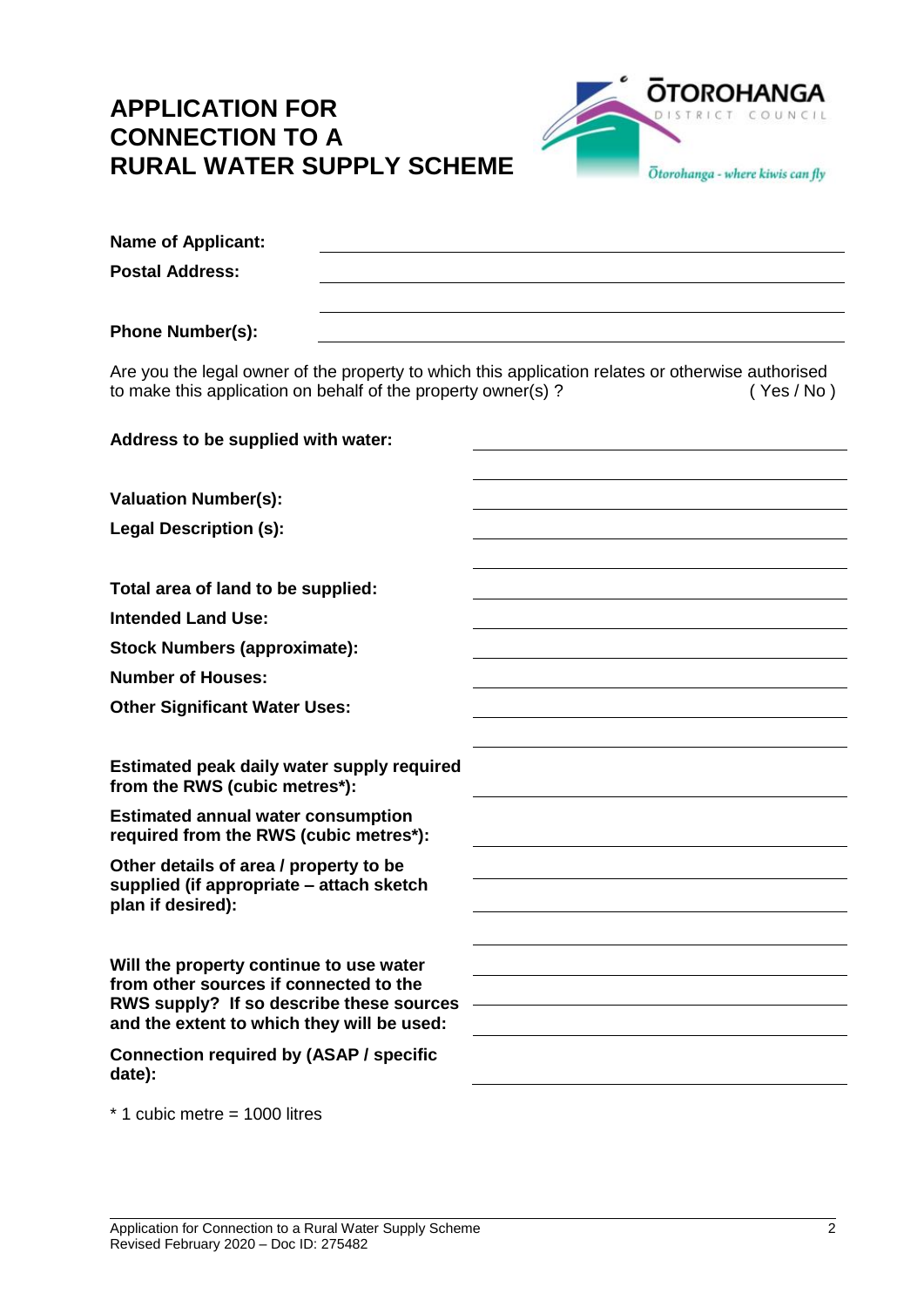# **STATEMENT**

| <b>OTOROHANGA</b>                |
|----------------------------------|
| DISTRICT COUNCIL                 |
| Otorohanga - where kiwis can fly |

|    |  | (full name) |
|----|--|-------------|
|    |  |             |
| Οf |  | (address)   |

Hereby acknowledge that the information contained in this application is true and correct. I have read and understood the 'Rural Water Supply Schemes - Terms and Conditions of Supply' as contained in the supplied document of the same title, and if this application is successful will abide by those conditions.

 $Signal$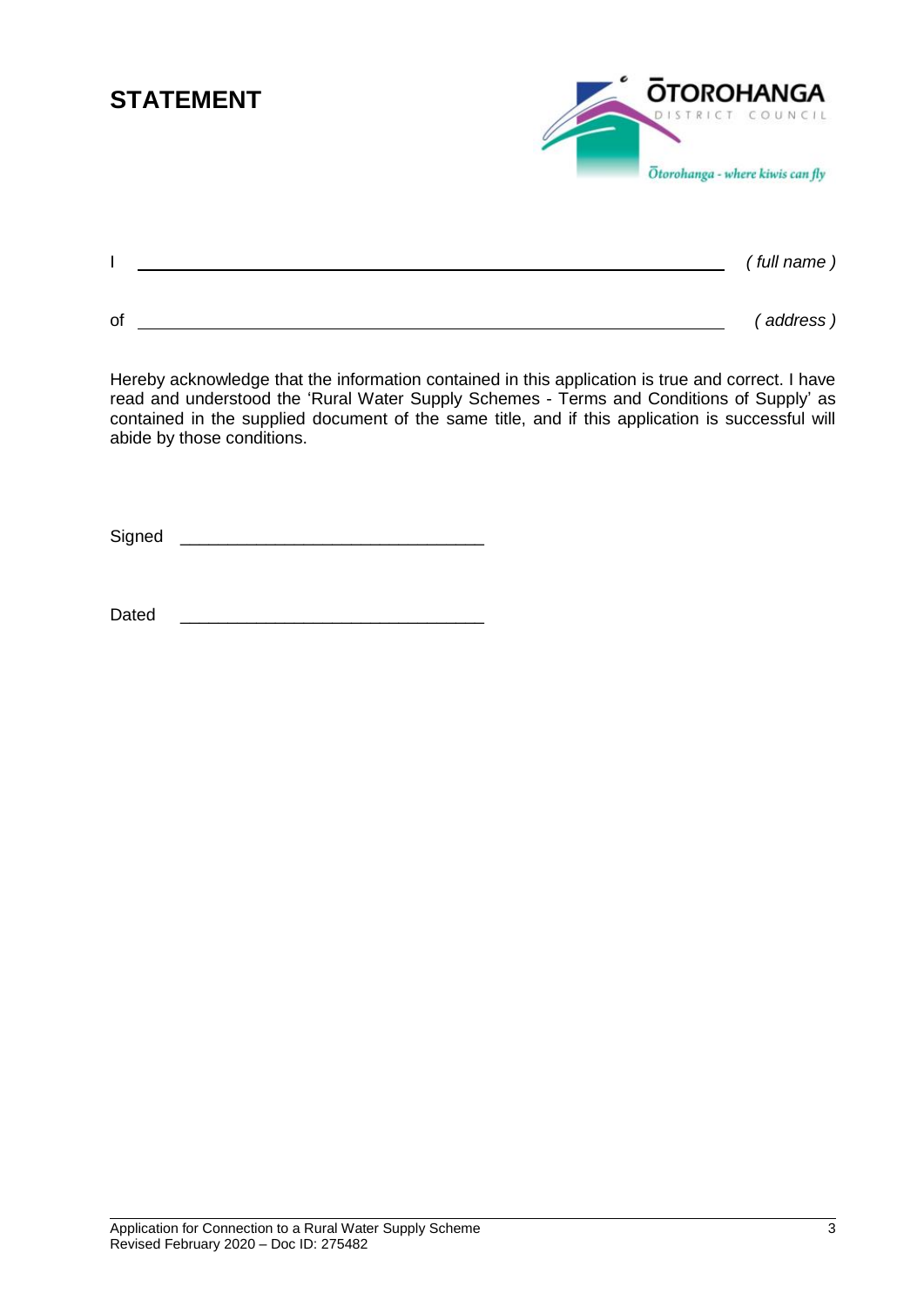### **APPLICATION PROCEDURE AND FEES FOR CONNECTION TO A RURAL WATER SUPPLY SCHEME**



The application process will typically proceed as follows:

- 1. The applicant completes pages 2 and 3 of the Application Form and submits it to Council with the application fee of \$400.00.
- 2. The authority of the applicant to make this application will be checked.
- 3. The physical practicality of making the connection will be investigated by Council on behalf of the RWS Committee.
- 4. The relevant RWS committee will be consulted as to the acceptability of the proposed connection and the required capital contribution (if any) from the applicant will be assessed.
- 5. If so agreed a proposal will be presented to the applicant, outlining the envisaged details, conditions and costs of making the connection, including capital contribution if applicable.
- 6. If the applicant accepts this proposal Council will then require that the proposed connection costs are paid in advance. These costs will comprise:
	- A \$200 contribution towards the cost of re-defining the RWS boundaries through a Special Order process, if applicable;
	- Any capital contribution required;
	- The costs of making the physical water connection eg laying / upgrading water pipes and meters.

Once payment is received the connection to the RWS can be made by Council's Contractor.

**Please note:** RWS schemes are privately owned, and that the RWS Committee may, as representatives of the scheme owners, chose to deny any application for connection to a particular scheme.